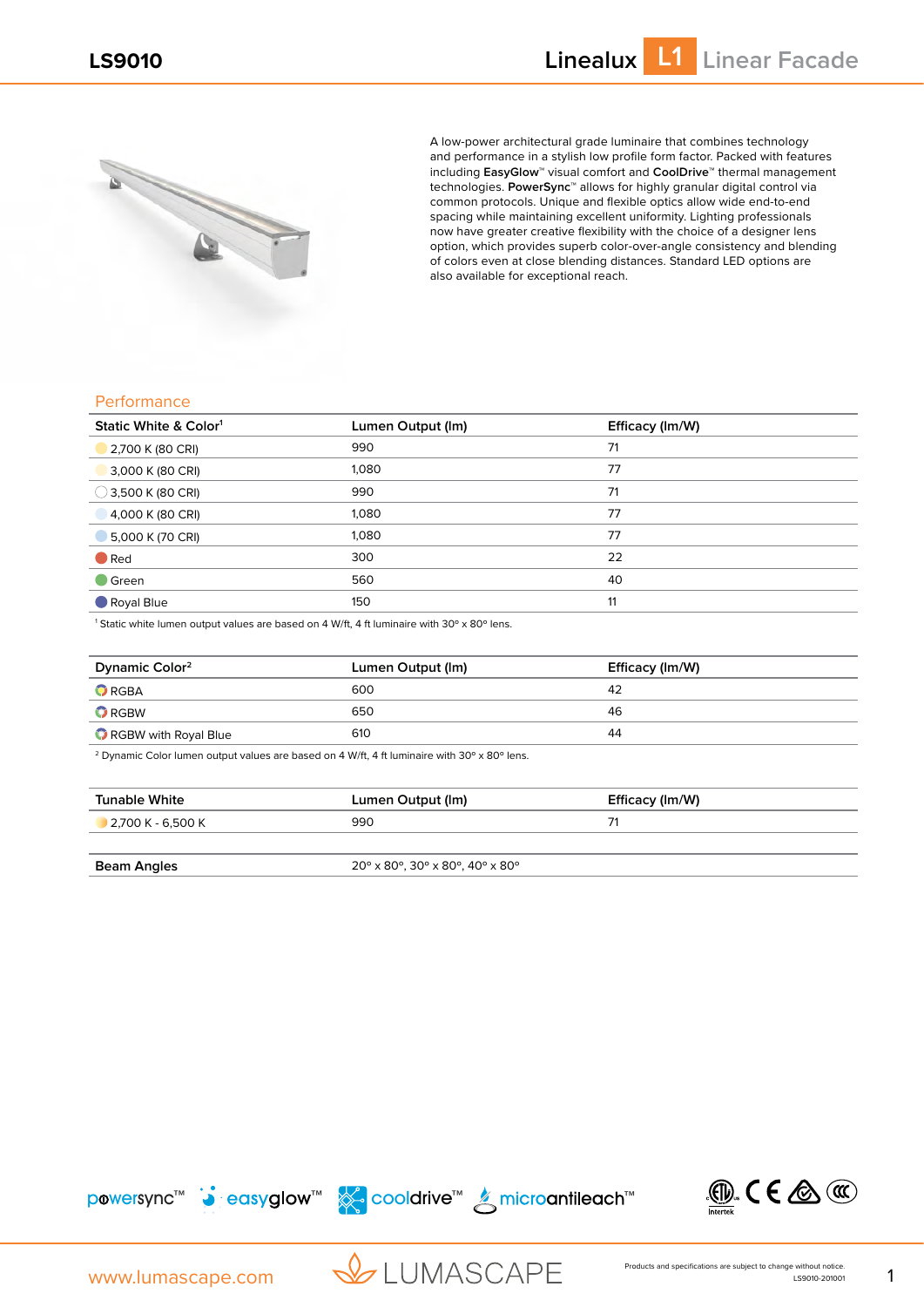# Electrical

| <b>LED Power</b>          | 4 W/ft                                                               |
|---------------------------|----------------------------------------------------------------------|
| <b>Power Consumption</b>  | $<$ 5 W/ft                                                           |
| Lifetime (L70)            | >60,000 hrs (B10, L70, TM21)                                         |
| <b>Input Voltage</b>      | Low Voltage 30-48 Vdc                                                |
| <b>Thermal Management</b> | <b>CoolDrive</b> <sup>™</sup> onboard thermal monitoring and control |

### **Control**

| <b>Interface</b>          | Lumascape <b>PowerSync</b> ™                                                                          |
|---------------------------|-------------------------------------------------------------------------------------------------------|
| Protocols <sup>1</sup>    | DMX/RDM, Artnet, PWM <sup>2</sup> , 0-10 V (sink or source) <sup>2</sup>                              |
| <b>PWM Frequency</b>      | 1.6 kHz flicker-free dimming to 0.1%                                                                  |
| <b>Control Resolution</b> | 25 mm (1.0"), 75 mm (3.0"), 150 mm (6.0"), 300 mm (12.0") and full luminaire.<br>Configurable via RDM |
| <b>Systems</b>            | Range of third-party controllers                                                                      |
|                           |                                                                                                       |

1 Some protocols require additional hardware. For more information and other available protocols contact Lumascape.

2 Not available for color-changing or tunable white.

# Physical

| Housing                              | Marine-grade extruded aluminum with tempered glass lens                                                                       |  |  |
|--------------------------------------|-------------------------------------------------------------------------------------------------------------------------------|--|--|
| <b>Finish</b>                        | Anodized aluminum or superior 9-step powder-coating process, including marine-grade<br>epoxy undercoat and polyester top coat |  |  |
| Installation                         | Surface-mounted                                                                                                               |  |  |
| <b>Adjustable</b>                    | Multi-positional                                                                                                              |  |  |
| <b>Ambient Operating Temperature</b> | -40 °F to 122 °F (-40 °C to 50 °C)                                                                                            |  |  |
| <b>Surface Temperature</b>           | ≤95 °F (35 °C)                                                                                                                |  |  |
| Weight                               | 4.2 lbs (1.9 kg) for 4 ft section                                                                                             |  |  |
| <b>Effective Projected Area</b>      | 0.6 ft <sup>2</sup> (509 cm <sup>2</sup> ) for 4 ft section                                                                   |  |  |

## Certification & Compliance

| <b>IP Rating</b>            | IP66 / IP67 (IP68 tested) |  |  |
|-----------------------------|---------------------------|--|--|
| <b>IK Rating</b>            | IK6.                      |  |  |
| <b>Vibration Resistance</b> | 3G Rating (ANSI C136.31)  |  |  |
| Environment                 | Dry, Damp, Wet locations  |  |  |
| <b>Certifications</b>       | ETL, CE, RCM, CCC         |  |  |

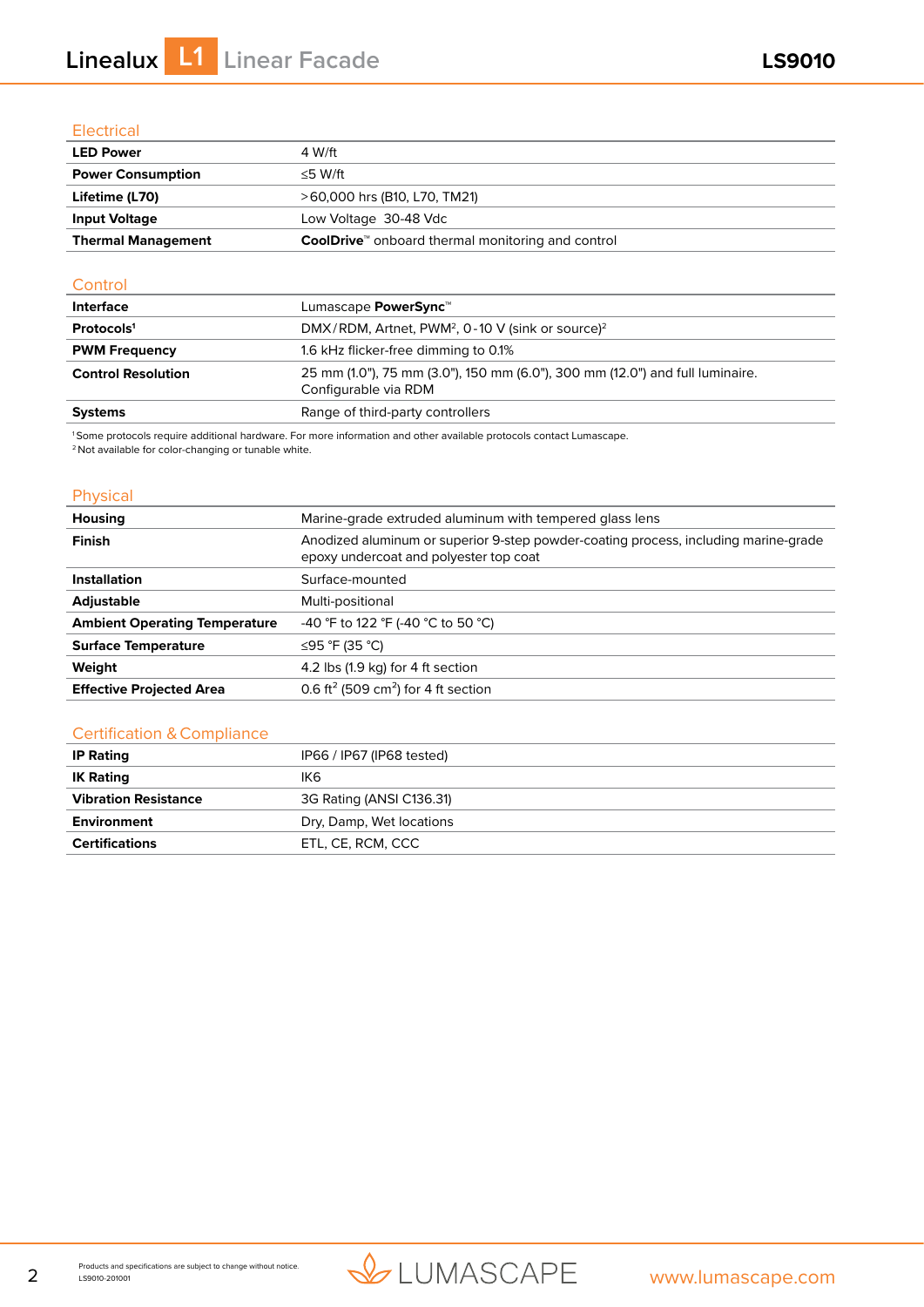# Dimensions



Luminaire Rotation



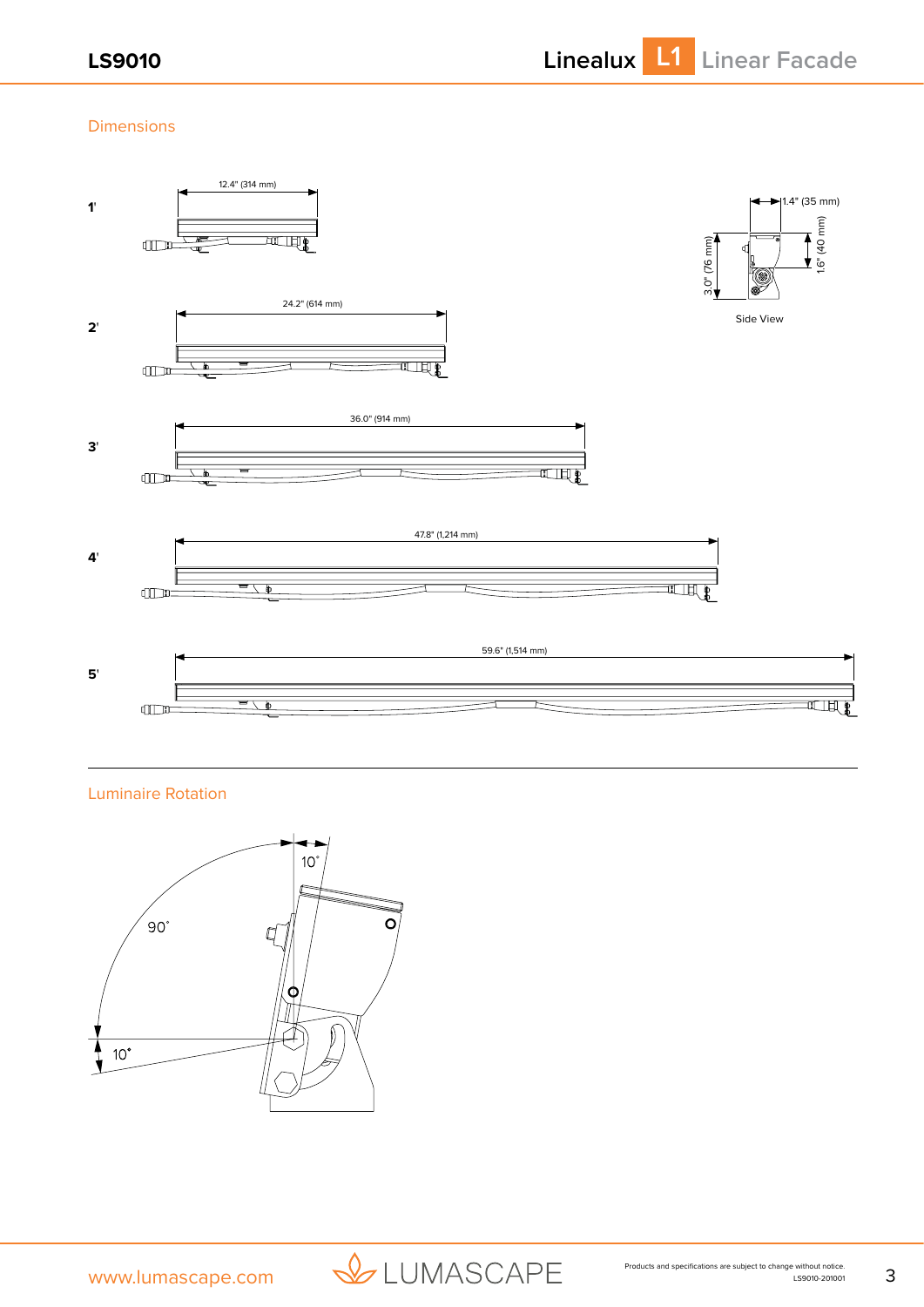# Specification Matrix



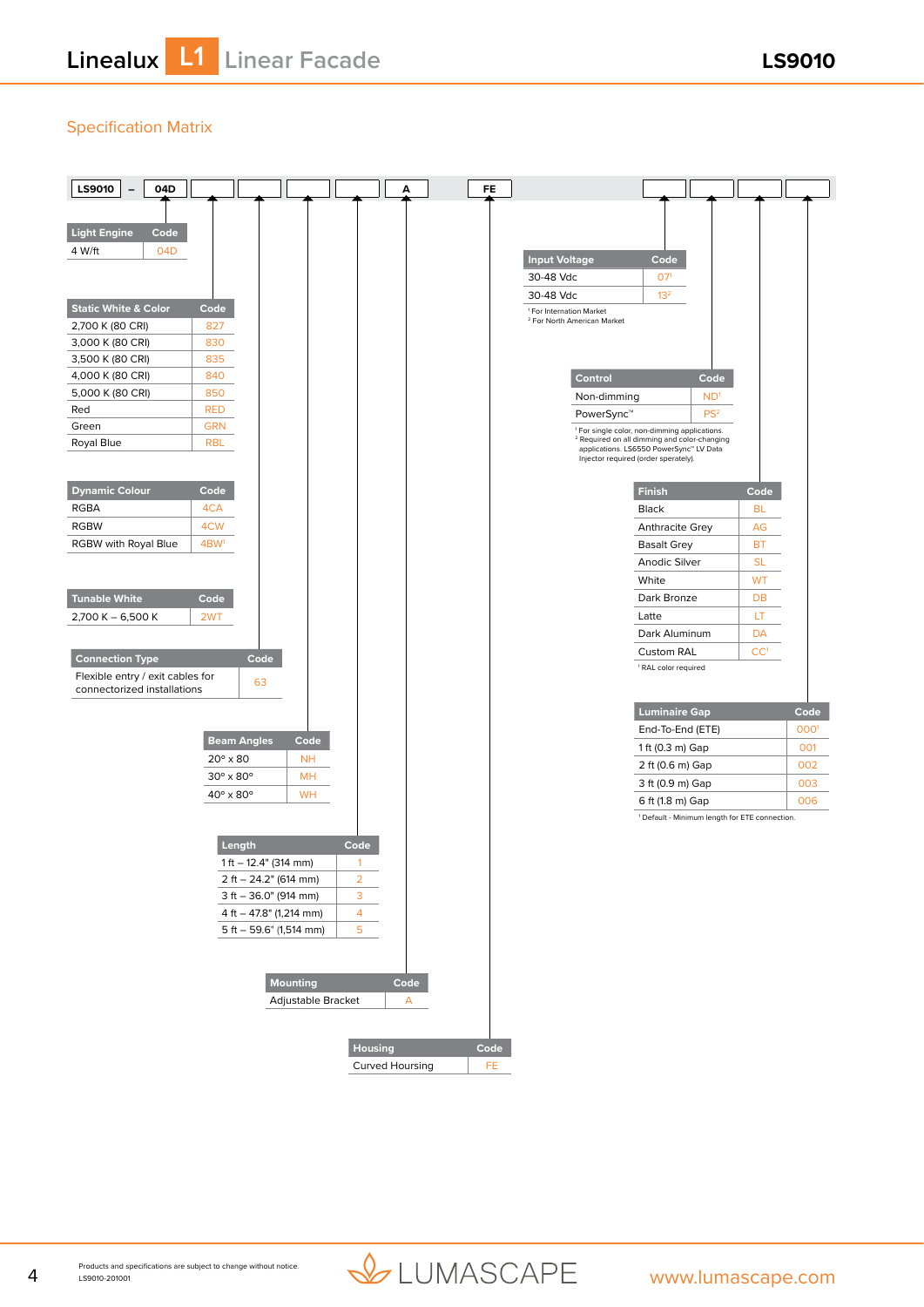## **Network Topology** – Low Voltage PowerSync™



#### Up to 24 luminaires per 48V PowerSync™ circuit / LS6550

| Maximum Circuit Loading - Single Run |                         |                                                |       |       |       |       |  |  |  |
|--------------------------------------|-------------------------|------------------------------------------------|-------|-------|-------|-------|--|--|--|
| Max Leader Cable Length from         |                         | Feet of Linear luminaire per 48 V Power Supply |       |       |       |       |  |  |  |
| <b>LED Power</b>                     | LS6550 to first fitting | 120 W                                          | 240 W | 320 W | 480 W | 600 W |  |  |  |
|                                      | 15 m / 50 ft            | 20                                             | 44    | 56    | 80    | 96    |  |  |  |
| 4 W/ft                               | 30 m / 98 ft            | 20                                             | 44    | 56    | 76    | 88    |  |  |  |
|                                      | 50 m / 164 ft           | 20                                             | 40    | 52    | 64    | 72    |  |  |  |

Values in the above table show the maximum circuit loading per 48 V circuit.<br>Values are based on end to end spacing (ETE). Extended fixture cables, inclusion of jumper cables, or longer leader cable will effect loading.<br>Ci



#### Control Resolution

| <b>DMX Channel Allocation</b> |                |      |                    |      |      |                |      |                      |      |      |     |                 |                      |      |     |
|-------------------------------|----------------|------|--------------------|------|------|----------------|------|----------------------|------|------|-----|-----------------|----------------------|------|-----|
|                               |                |      | <b>RGBA / RGBW</b> |      |      |                |      | <b>Single Colour</b> |      |      |     |                 | <b>Tunable White</b> |      |     |
| <b>Pixel Size</b>             | 1 ft           | 2 ft | 3ft                | 4 ft | 5 ft | 1ft            | 2 ft | 3 ft                 | 4 ft | 5 ft | 1ft | 2 <sub>ft</sub> | 3 ft                 | 4 ft | 5ft |
| <b>Full Fixture</b>           | $\overline{4}$ | 4    | 4                  | 4    | 4    |                |      |                      |      |      | 2   | 2               | 2                    | 2    |     |
| 12.0" / 300 mm                | 4              | 8    | 12                 | 16   | 20   |                | ∍    | 3                    | 4    | 5    | っ   | 4               | 6                    | 8    | 10  |
| $6.0" / 150$ mm               | 8              | 16   | 24                 | 32   | 40   | $\overline{2}$ | 4    | 6                    | 8    | 10   | 4   | 8               | 12                   | 16   | 20  |
| $3.0" / 75$ mm                | 16             | 32   | 48                 | 64   | 80   | $\overline{4}$ | 8    | 12                   | 16   | 20   | 8   | 16              | 24                   | 32   | 40  |
| $1.0" / 25$ mm                | 48             | 96   | 144                | 192  | 240  | 12             | 24   | 36                   | 48   | 60   | 24  | 48              | 72                   | 96   | 120 |

Extra channels required when enabling optional Advanced Control Modes.<br>• Variable Dimming Smoothness Mode - requires 1 extra channel per luminaire<br>• Variable Dimming Smoothness + Strobe Mode - requires 3 extra channe

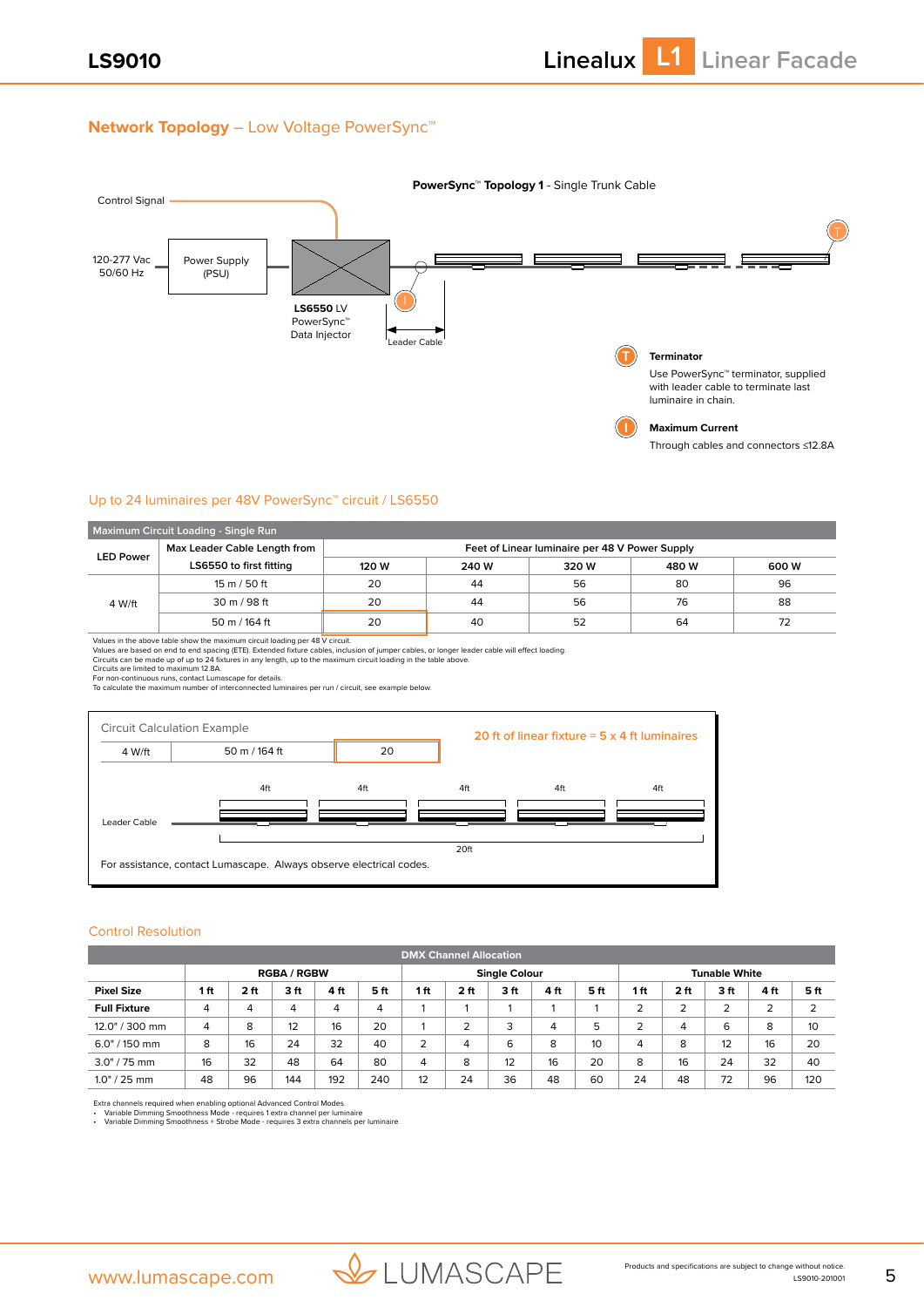# PowerSync™ Connectorized Accessories

#### **Leader Cables – PowerSync™ Low Voltage (For Connection Type 63 or 67 Only)**

3-core 16 AWG / 1.5mm<sup>2</sup> for use in CE/CCC and UL installations. Compatible with all uminaires with Type 63 or 67 connectorized supply cable options. Supplied fitted with an IP68 connector for pairing with the first connectorized luminaire in a Powersync™4, Low Voltage circuit. Comes complete with a matching End of Circuit, Powersync™4, low voltage terminator plug.



![](_page_5_Picture_6.jpeg)

#### **Jumper Cables – PowerSync™ Low Voltage (For Connection Type 63 or 67 Only)**

3-core 16 AWG / 1.5 mm² for use in CE/CCC and UL installations. Compatible with all Luminaires with Type 63 or 67 connectorized supply cable options. Supplied fitted with an IP68 connectors for joining between connectorized luminaires in a Powersync™4, low voltage circuit.

![](_page_5_Figure_9.jpeg)

![](_page_5_Picture_11.jpeg)